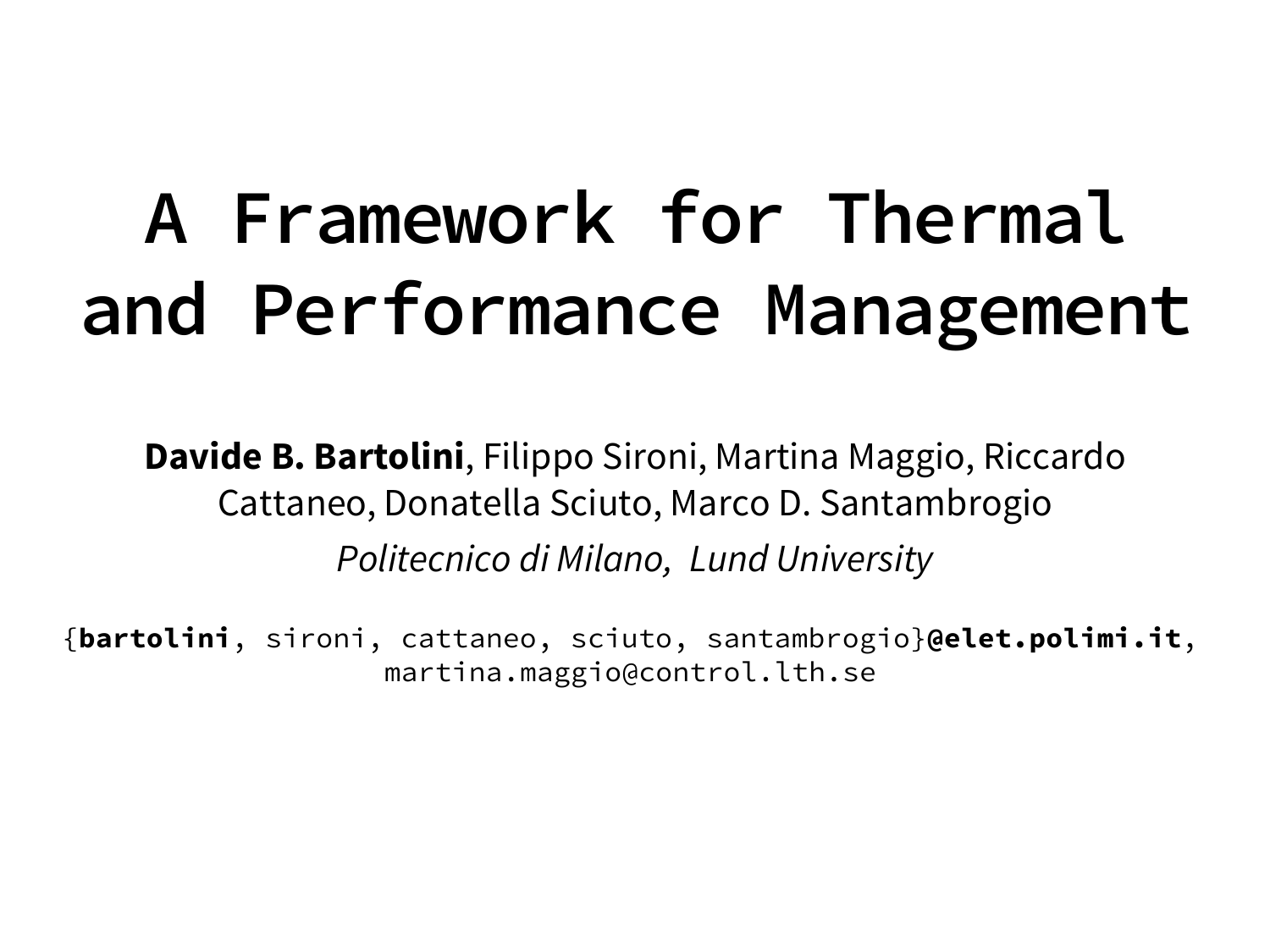#### **Context**

- In server farms, power costs account for up to 80% of TCO [1]
	- 33% of TCO just to operate the cooling infrastructure
- Processors are one of the most power-hungry and hot components for plenty of server workloads
- Chip Multiprocessors (CMPs) are pervasive
- Also CMPs are crashing into the power wall (e.g., dark silicon [2]), power density is increasing and we need to exhaust the heat
- Keeping processors cool is crucial [3] (high working temperatures lead to reduced MTTF and higher leakage power)
- Traditional Dynamic Thermal Management (DTM) techniques used for emergency situations, not for normal runtime

[1] U. Hoelzle et al. *The Datacenter as a Computer […]*.Morgan and Claypool Publishers, 2009.

1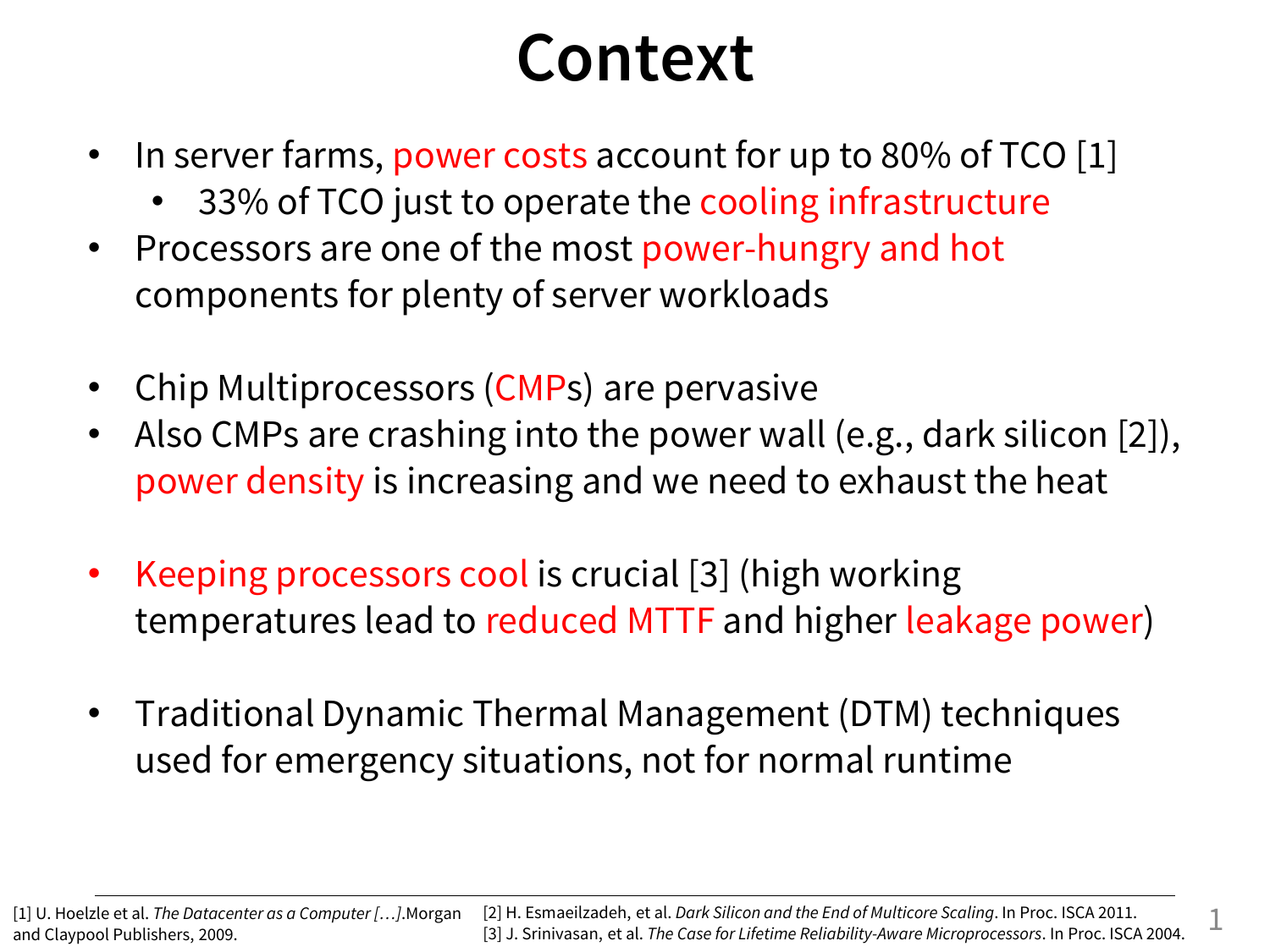## **Rationale**

Common approach in commodity processor scheduling: run to idle

energy efficient, but leads to peaks in power draw and temperature [4]



#### Reducing performance can keep temperature under control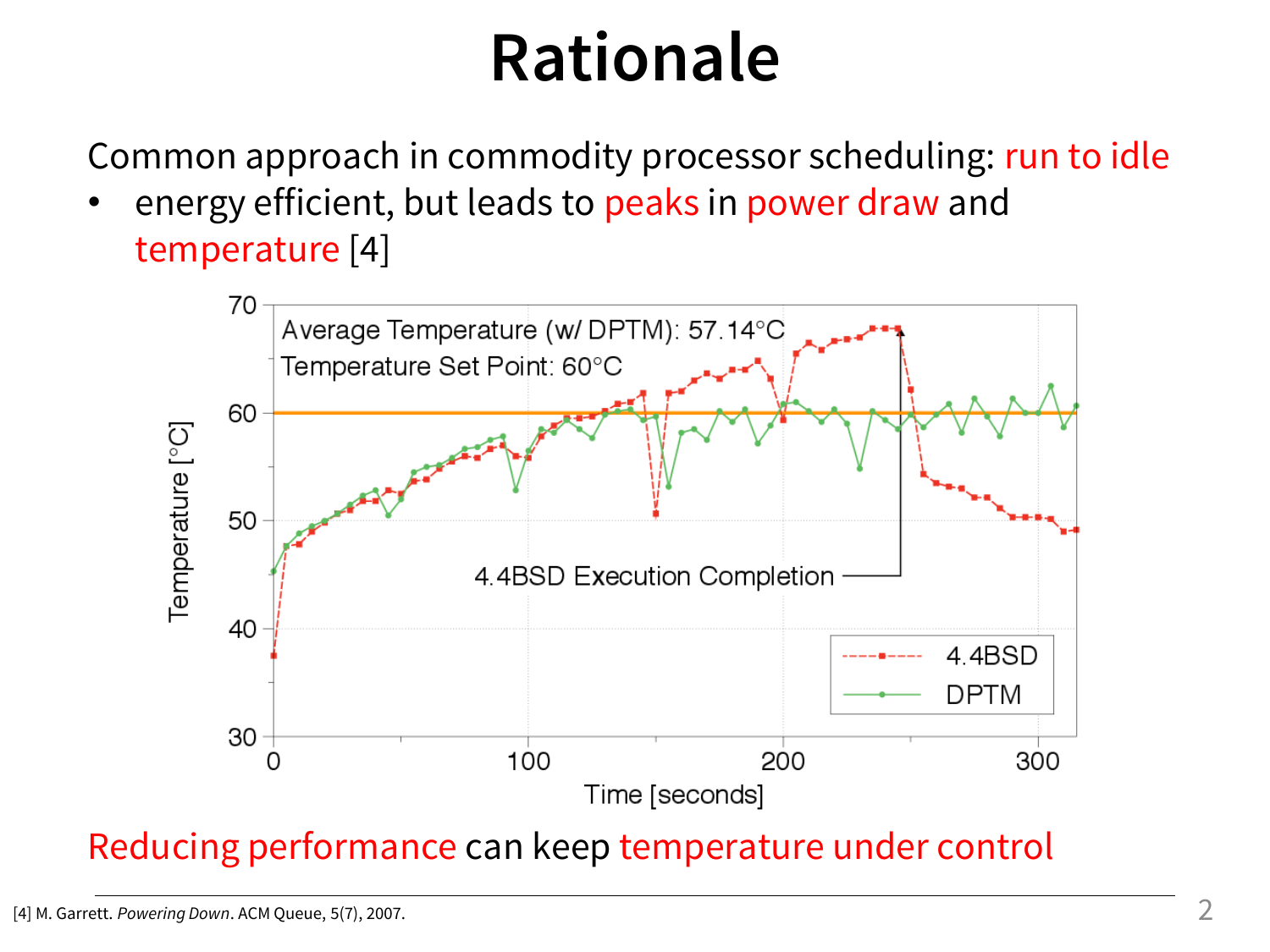## **State of the Art**

Commonly used techniques for DTM:

- Dynamic Frequency and Voltage Scaling (DVFS) [5]
- Idle-cycle injection [6]

The *Dimetrodon* framework [6] exploited the idea of Preventive Thermal Management (PTM) for long-term thermal management through idle-cycle injection

Reduce average power draw by injecting idle-cycles with a certain probability, resulting in cooler (but longer) execution



- Open-loop control (no temperature set point)
- Performance traded for cooler execution (but can we afford it?)

[5] N. Gupta and R. Mahapatra. *Temperature Aware Energy Management for Real-Time Scheduling*. In 12th ISQED, 2011.

[6] P. Bailis et al. Dimetrodon: *Processor-level Preventive Thermal Management via Idle Cycle Injection*. In Proc. DAC 2011.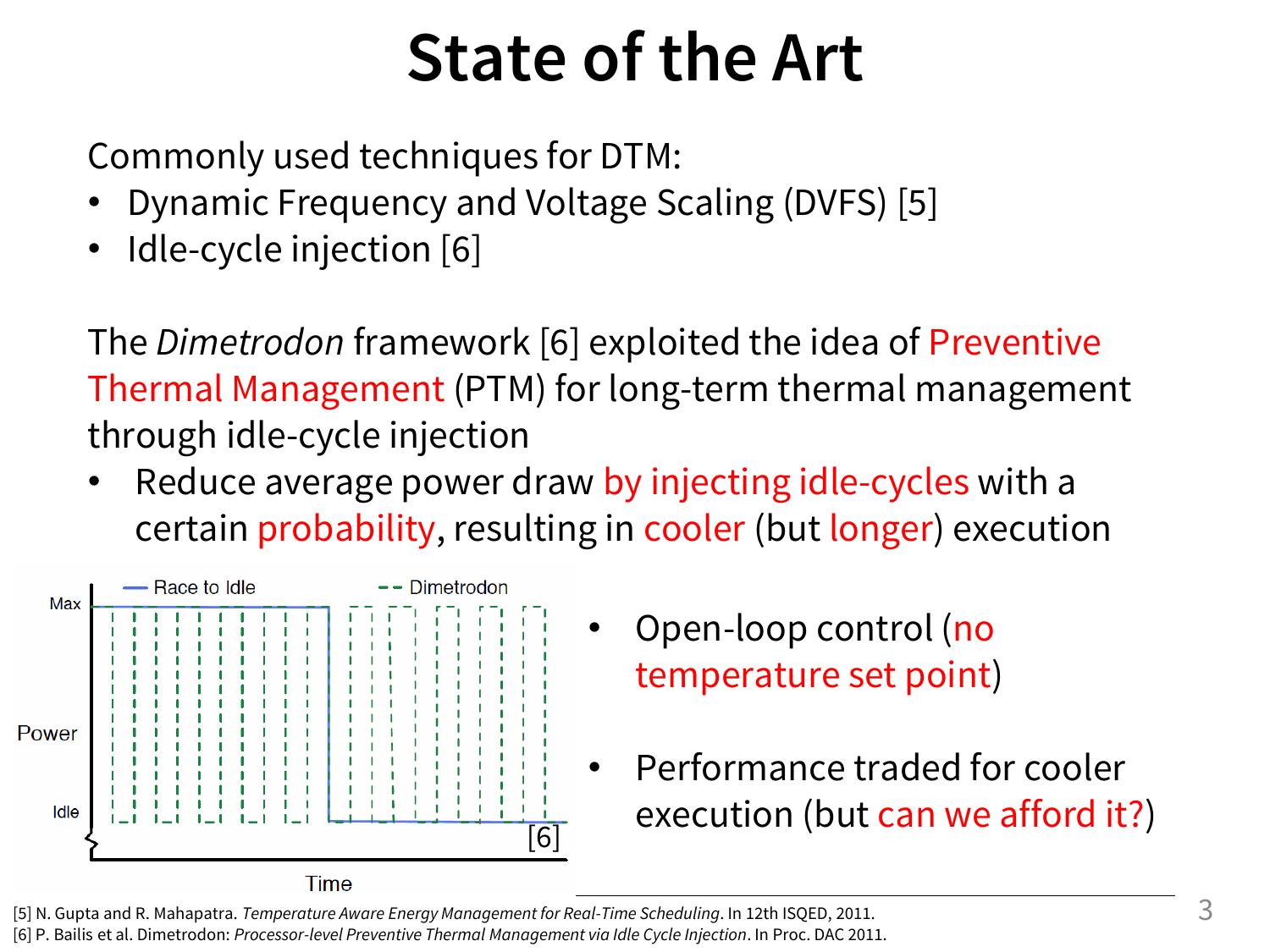# **Methodology – Key Ideas**

Use closed-loop control to drive idle-cycle injection, triggering low power mode (C-states) and reduce temperature

- Users specify a temperature set-point
- A controller decides how much idle time is needed

Also account for performance and Service-Level Agreements (SLAs)

- Selectively charge SLA-bound tasks for the idle time, so as to avoid breaking contracts
- Drive tasks' priorities to meet QoS requirements

Coordinate thermal and performance control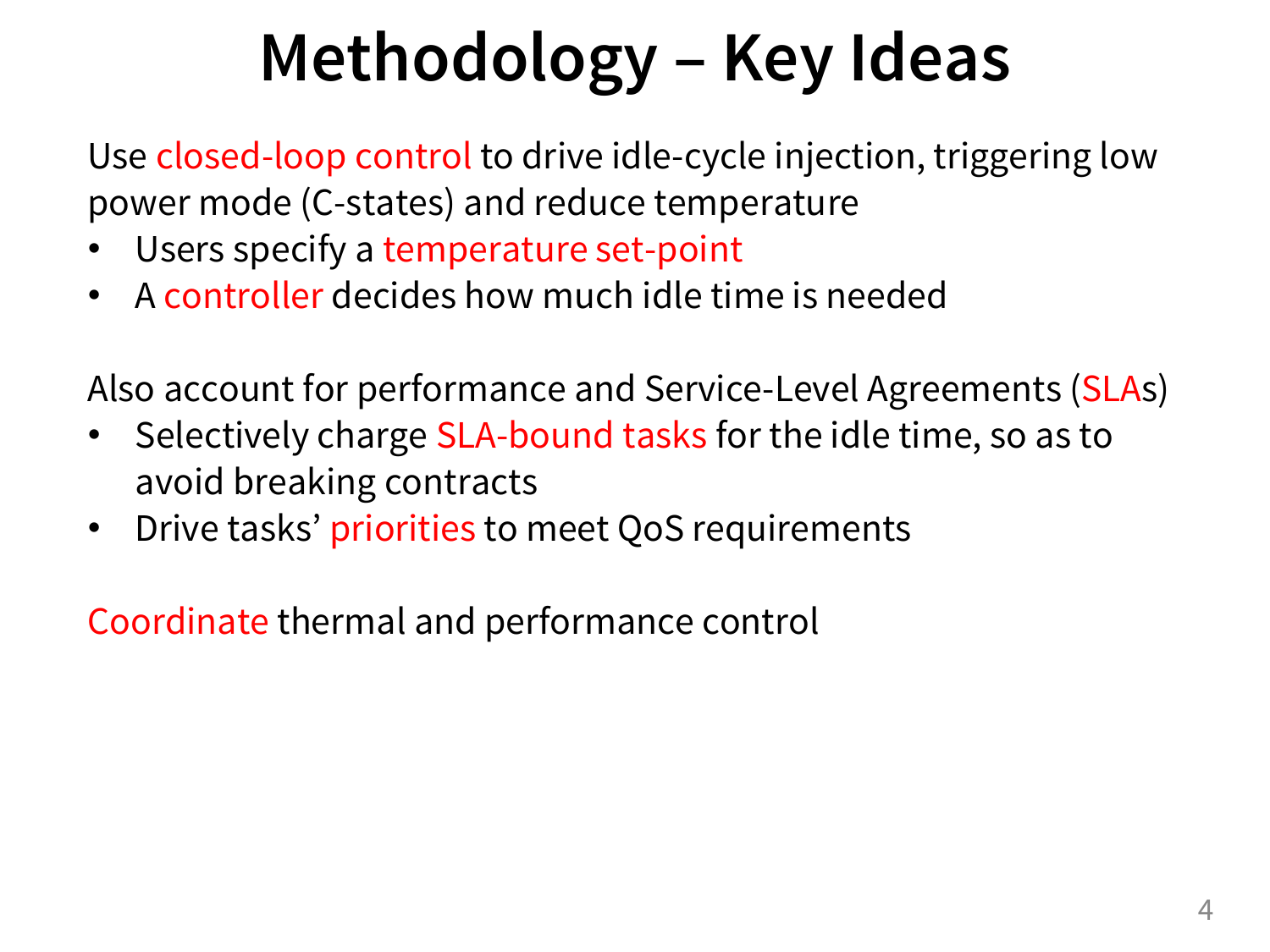# **Methodology – Overview**

Observe-Decide-Act (ODA) control loops [7] for closed-loop control

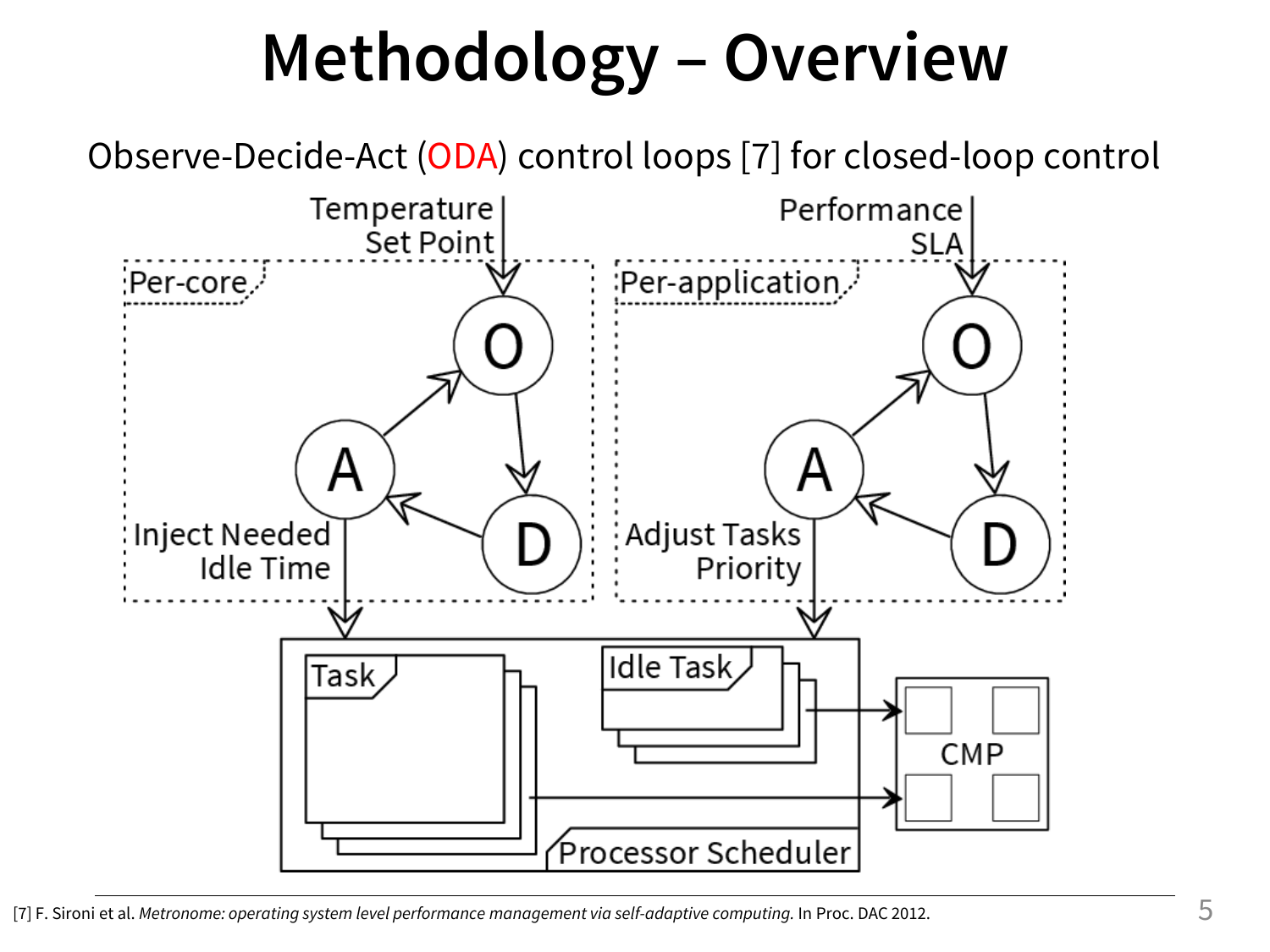### **Thermal Model and Controller**

We assume the following thermal model, per core i

 $T_i(k+1) = T_i(k) + \mu_i(k) \cdot idle_i(k)$ 

 $\mu_i$  is an unknown parameter; we estimate it with an Exponential Weighted Average (EWA) adaptive filter:

$$
\mu_{i}(k) = \sum_{j=0}^{n} \widehat{\mu}_{i}(k) = \sum_{j=0}^{n} \frac{(\overline{T} - T(k-j))}{i d le_{i}(k-j)} \cdot e^{\lambda j}
$$
  

$$
\overline{T} \downarrow \qquad \qquad \sum E \searrow \qquad H_{T}(z) \qquad \text{idle} \searrow \qquad G_{T}(z) \qquad \qquad \overline{T} \searrow
$$

We use a standard control-theoretical deadbeat controller:

$$
idle_i(k) = (1/\mu_i(k)) \cdot (\overline{T} - T(k - j))
$$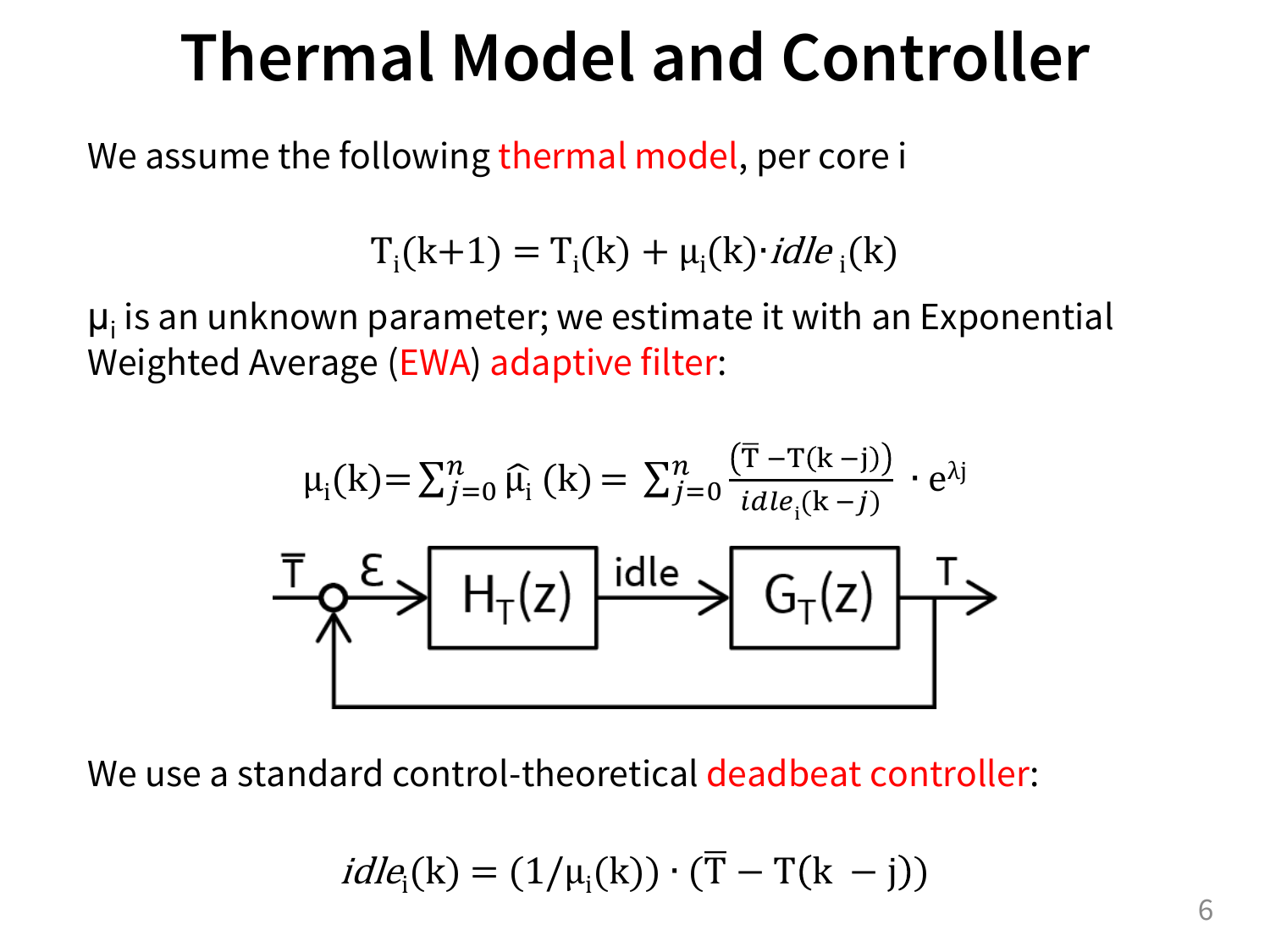### **Performance Model and Controller**

We assume the following performance model, per application i

 $r_i(k+1) = r_i(k) + \eta_i(k) \Delta \text{prio}_i(k)$ 

 $\eta_{\mathsf{i}}$  is an unknown parameter; we estimate it with an Exponential Weighted Average (EWA) adaptive filter:

$$
\eta_i(k) = \sum_{j=0}^n \widehat{\eta_i}(k) = \sum_{j=0}^n \frac{(\bar{r} - r(k-j))}{\Delta p r i o_i(k-j)} \cdot e^{\lambda j}
$$
  

$$
\overline{\Gamma} \downarrow \qquad \qquad
$$
  

$$
\overline{\Gamma} \downarrow \qquad \qquad
$$
  

$$
\overline{\Gamma} \downarrow \qquad \qquad
$$
  

$$
\overline{\Gamma} \downarrow \qquad \qquad
$$
  

$$
\overline{\Gamma} \downarrow \qquad \qquad
$$
  

$$
\overline{\Gamma} \downarrow \qquad \qquad
$$
  

$$
\overline{\Gamma} \downarrow \qquad \qquad
$$
  

$$
\overline{\Gamma} \downarrow \qquad \qquad
$$
  

$$
\overline{\Gamma} \downarrow \qquad \qquad
$$
  

$$
\overline{\Gamma} \downarrow \qquad \qquad
$$
  

$$
\overline{\Gamma} \downarrow \qquad \qquad
$$
  

$$
\overline{\Gamma} \downarrow \qquad \qquad
$$
  

$$
\overline{\Gamma} \downarrow \qquad \qquad
$$
  

$$
\overline{\Gamma} \downarrow \qquad \qquad
$$
  

$$
\overline{\Gamma} \downarrow \qquad \qquad
$$
  

$$
\overline{\Gamma} \downarrow \qquad \qquad
$$
  

$$
\overline{\Gamma} \downarrow \qquad \qquad
$$
  

$$
\overline{\Gamma} \downarrow \qquad \qquad
$$
  

$$
\overline{\Gamma} \downarrow \qquad \qquad
$$

We use a standard control-theoretical deadbeat controller:

$$
\Delta prio_{i}(k) = (1/\eta_{i}(k)) \cdot (\bar{r} - r(k - j))
$$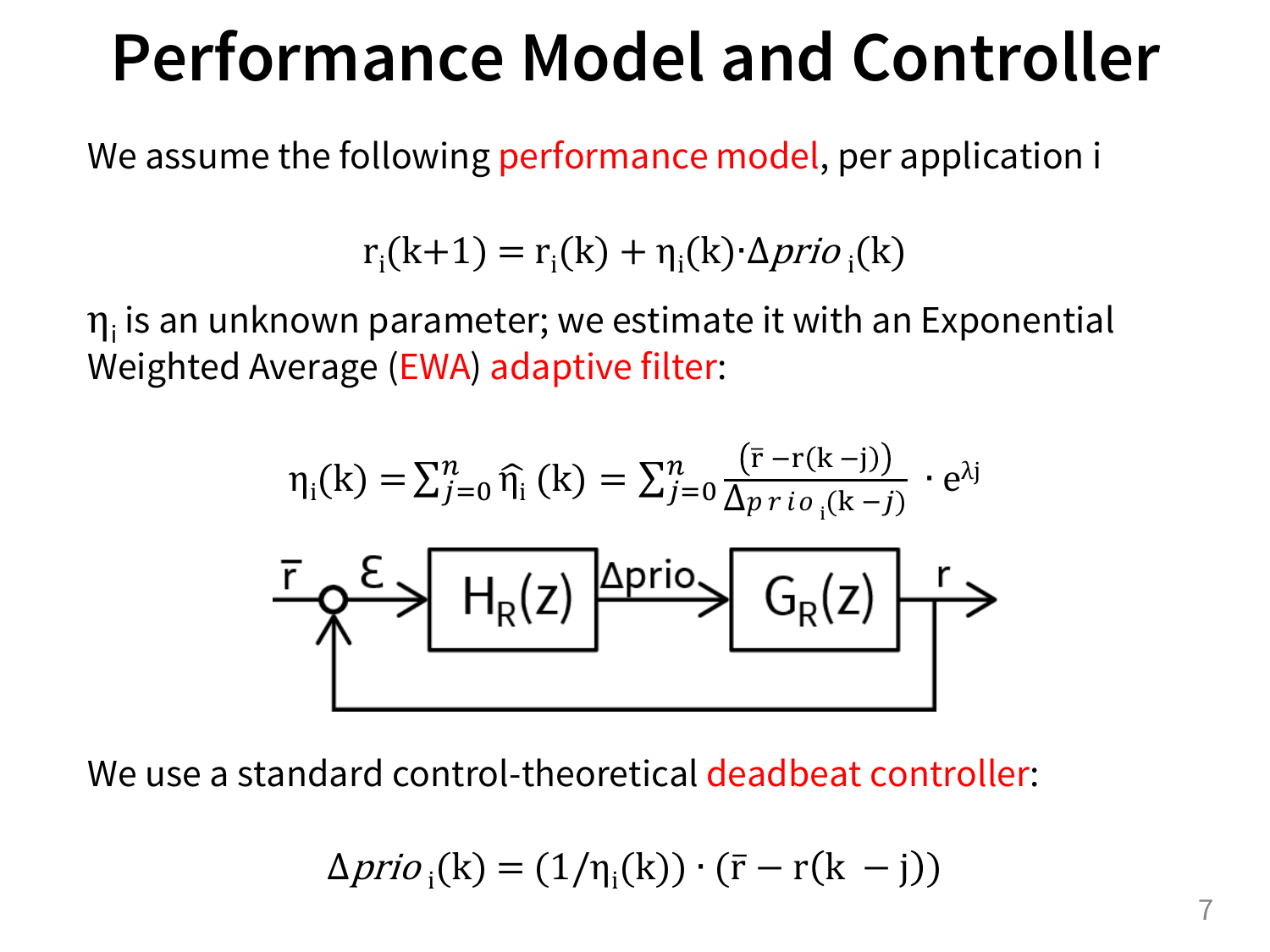# **Performance – Temperature Trade Off**

We devised a simple heuristics to couple thermal and performance control

- Respecting SLAs has the priority: tasks of applications not meeting their QoS always have precedence over the idle task
- Idle time is charged to tasks of non SLA-bound applications or to those currently meeting their QoS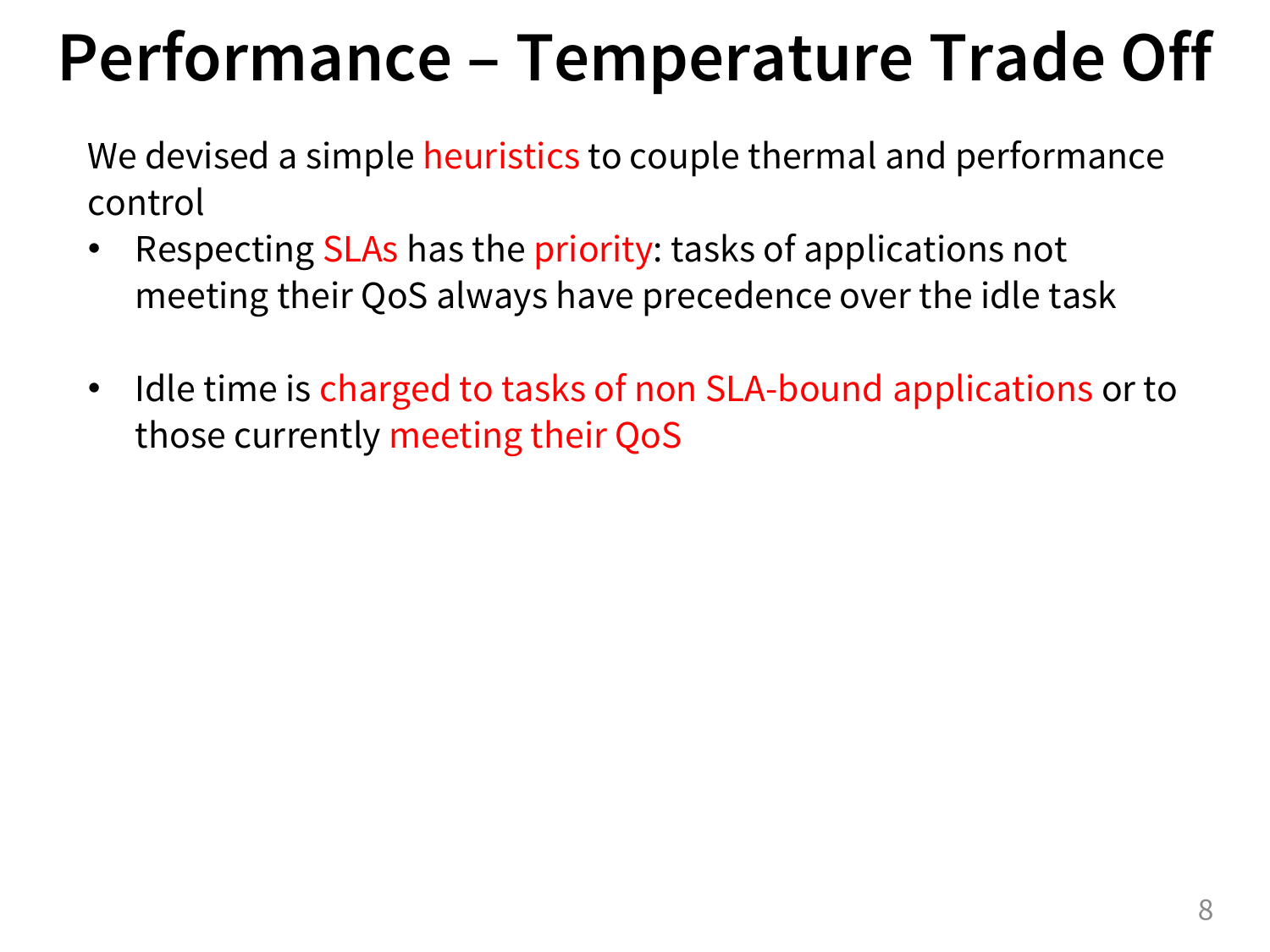# **Implementation Details**

We realized a port of the Heart Rate Monitor (HRM) [7] to FreeBSD 7.2 to get throughput measurements

Throughput is measured on 1 second Moving Averages (MAs)

Processor temperature is measured on a per-core base by reading the appropriate Model Specific Register (MSR) with a high-priority kernel thread

The thermal and performance controllers run with a period of 100ms, and the 4.4BSD scheduler was modified to set priorities and schedule the idle task as computed by the controllers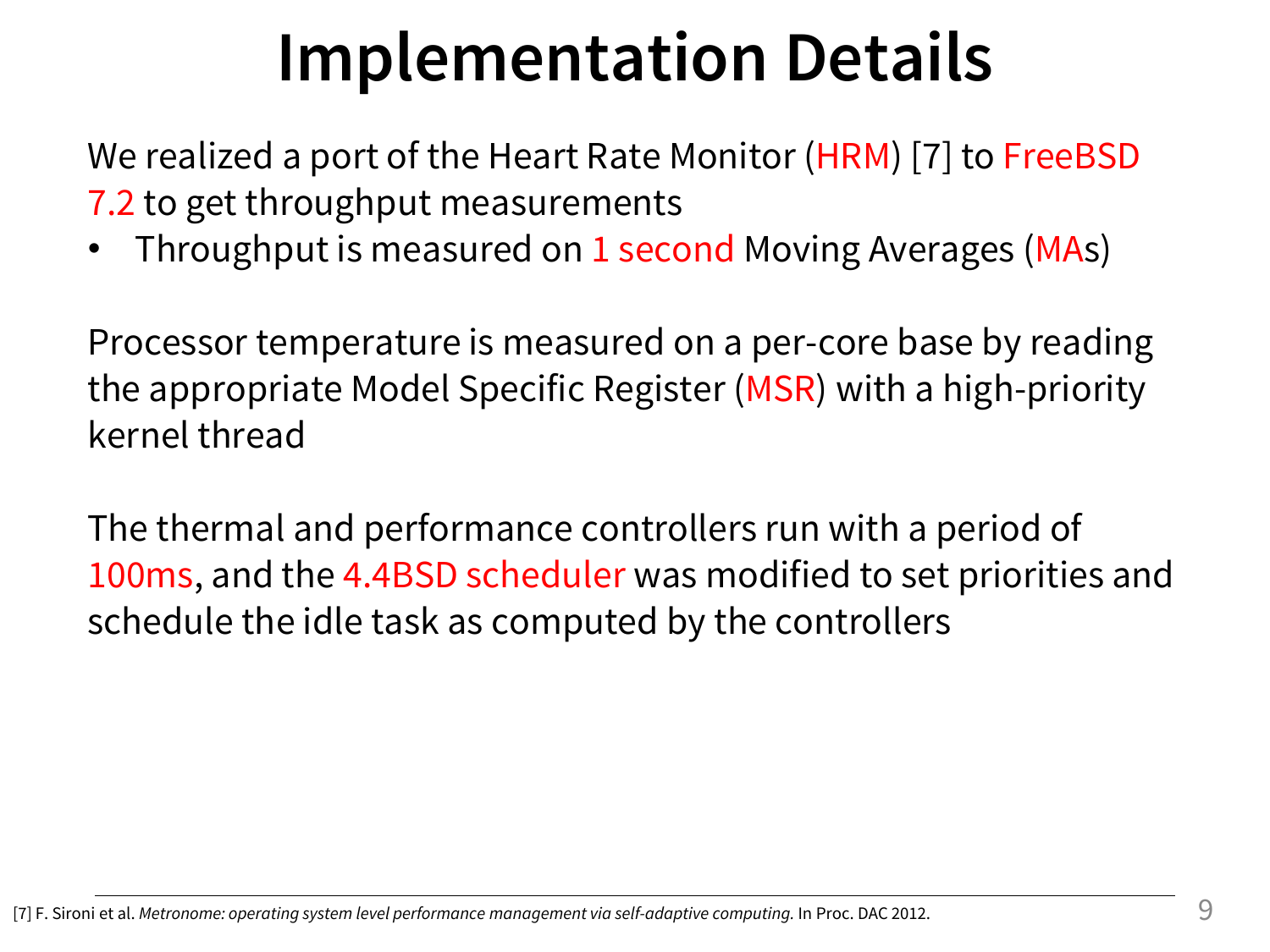# **Thermal-Aware Policy Evaluation**

Intel Core i7-990X six-core processor, FreeBSD 7.2, applications from the PARSEC 2.1 benchmark suite [8]

We evaluated the thermal-aware policy alone and compared it with *Dimetrodon* (no performance control in this experiment)

- *Dimetrodon* was run and resulting temperature was recorded
- DPTM temperature goal set to *Dimetrodon* outcome

| Application  | Dimetrodon      |           |                                     | <b>DPTM</b> framework               |                   |                                     | Dimetrodon<br><b>DPTM</b> |
|--------------|-----------------|-----------|-------------------------------------|-------------------------------------|-------------------|-------------------------------------|---------------------------|
|              | Idle Inj. Prob. | Avg [° C] | Std. Dev. $\lceil \degree C \rceil$ | Set Point $\lceil \degree C \rceil$ | Avg $[^{\circ}C]$ | Std. Dev. $\lceil \degree C \rceil$ | Perf. Speedup             |
| blackscholes | 50%             | 51.16     | 3.45                                | 50                                  | 49.96             | 2.98                                | $1.27\times$              |
| ferret       | 20%             | 58.02     | 5.01                                | 55                                  | 56.36             | 2.97                                | $1.12\times$              |
| f uidanimate | $10\%$          | 60.48     | 2.36                                | 60                                  | 58.86             | 3.20                                | $1.32\times$              |
| swaptions    | 50%             | 59.00     | 4.60                                | 55                                  | 54.03             | 3.33                                | $1.57\times$              |

[8] C. Bienia. Benchmarking Modern Multiprocessors. PhD thesis, Princeton University, 2011..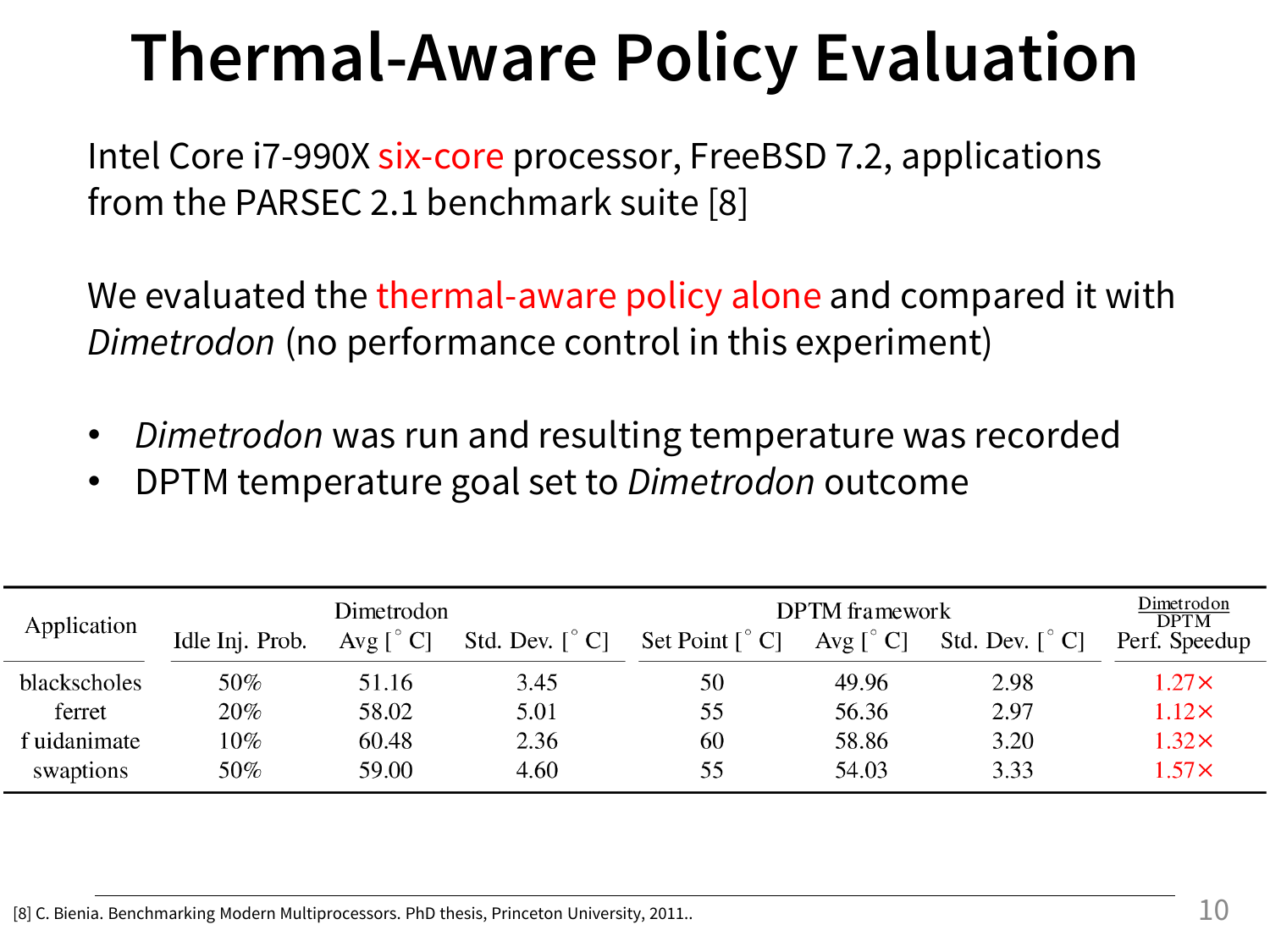# **Thermal-Aware Policy Sample Run**

#### *Blackscholes* benchmark application, six-threaded

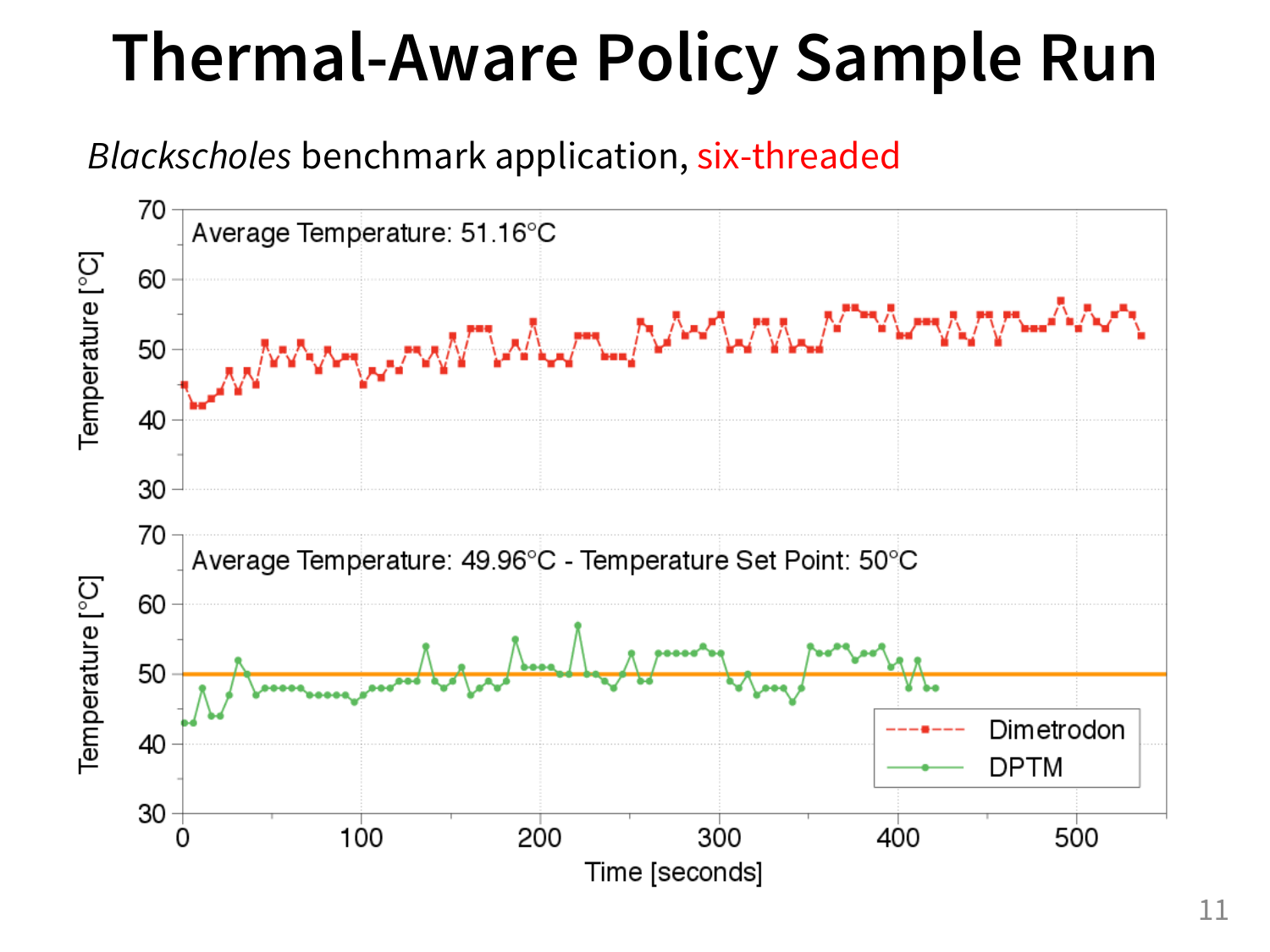## **DPTM Framework Evaluation - Setup**

Intel Core i7-870 quad-core processor @2.93 GHz, FreeBSD 7.2, applications from the PARSEC 2.1 benchmark suite [7]

This time, both the thermal and performance control are active, coordinated by the chosen heuristics

Four multithreaded applications in execution at the same time

- One application is bound to an SLA on performance
- The thermal-aware policy is active towards a temperature set point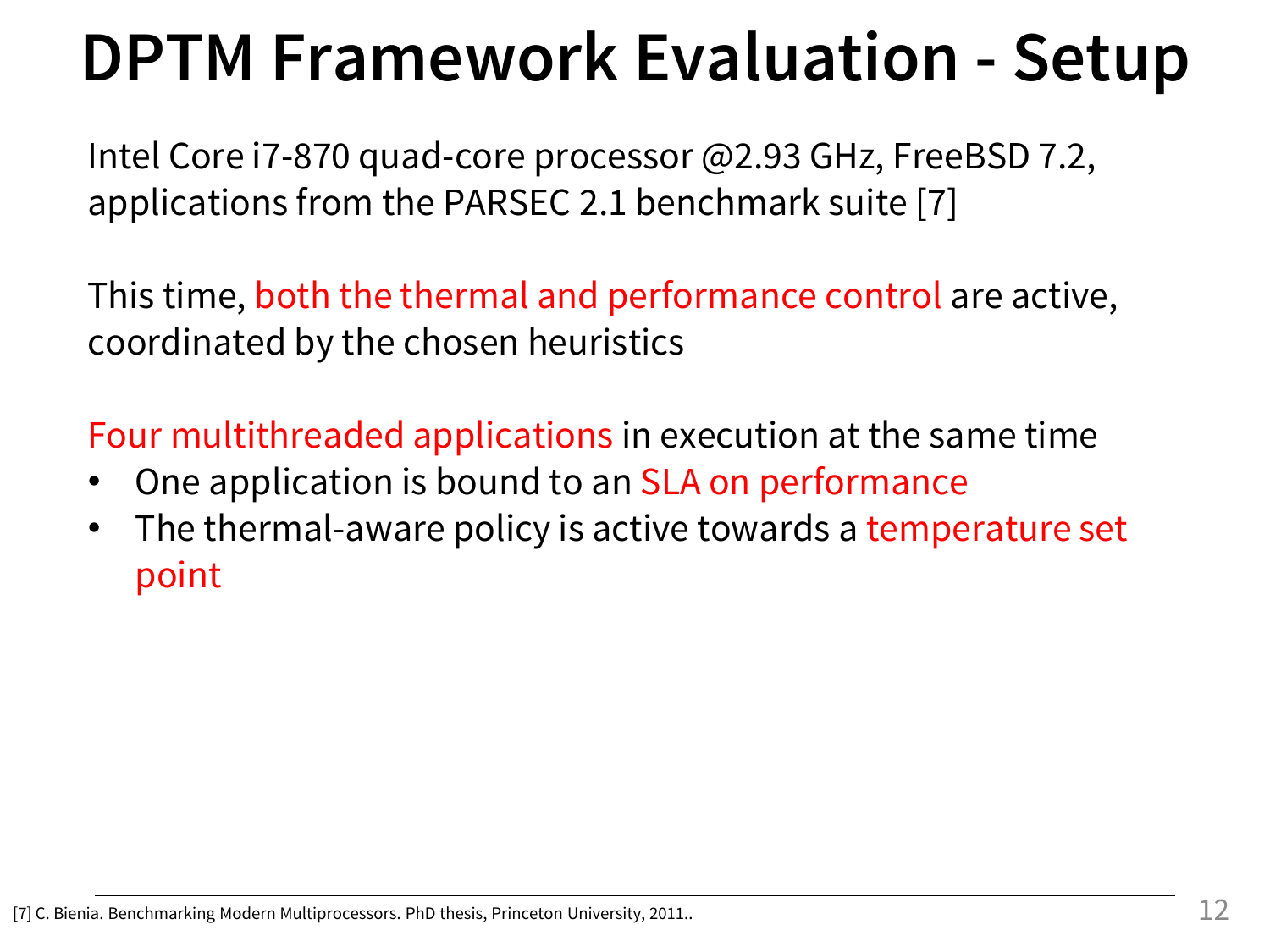### **Results – DPTM Framework**

Four instances of the *Swaptions* benchmark, each four-threaded

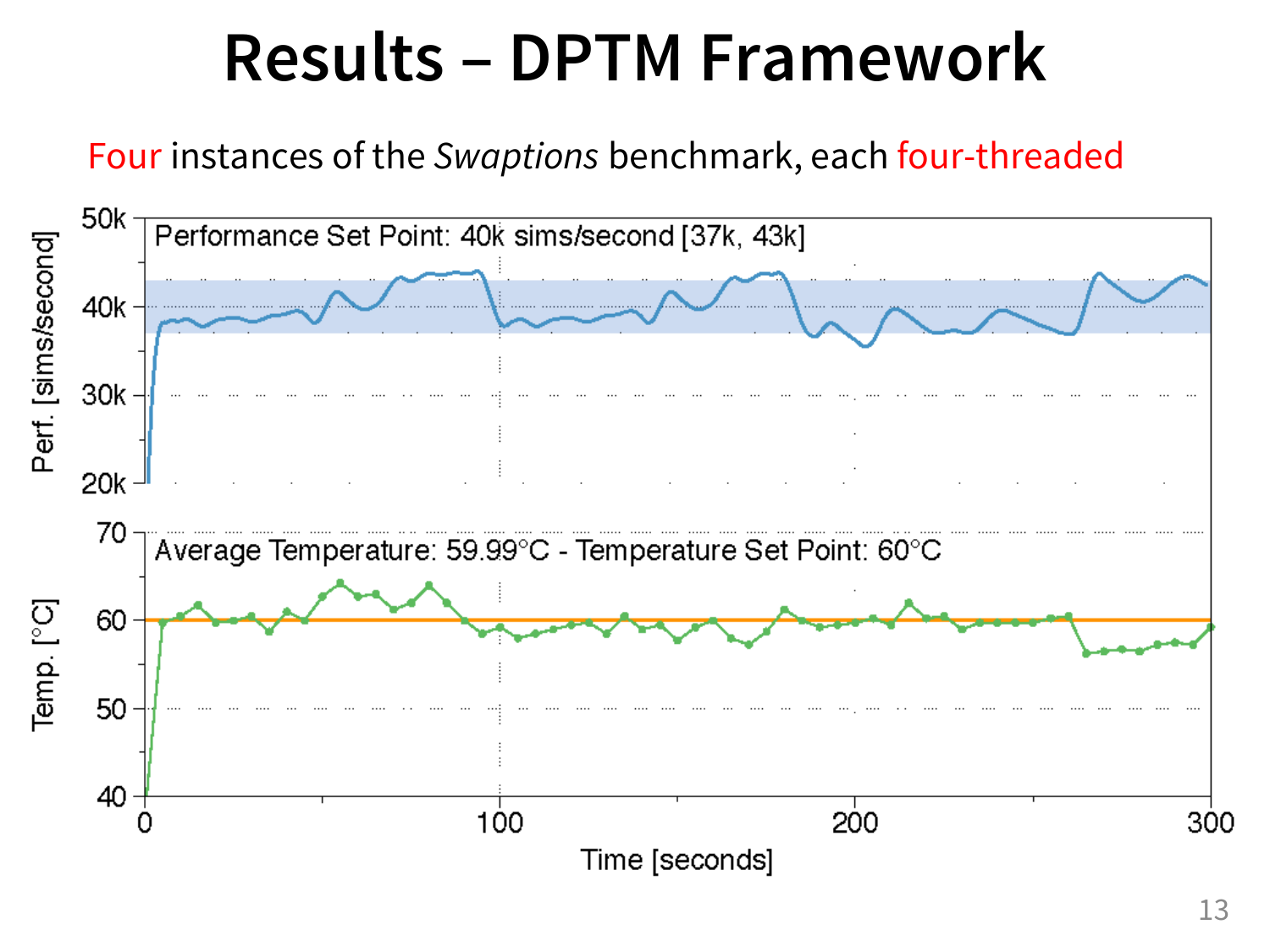# **Discussion and Future Work**

The DPTM framework couples thermal and performance management, allowing to reduce temperature while respecting SLAs

The closed-loop thermal control policy overcomes limitations of *Dimetrodon*, allowing a goal-oriented approach

We show the soundness of the methodology; refinements are possible:

- Improve the thermal model to account for thermal interactions among cores
- Improve the idle-cycle injection mechanism to act evenly on multithreaded applications
- Improve the performance model
- Try different coupling strategies (e.g., for managing situations of resources scarceness)